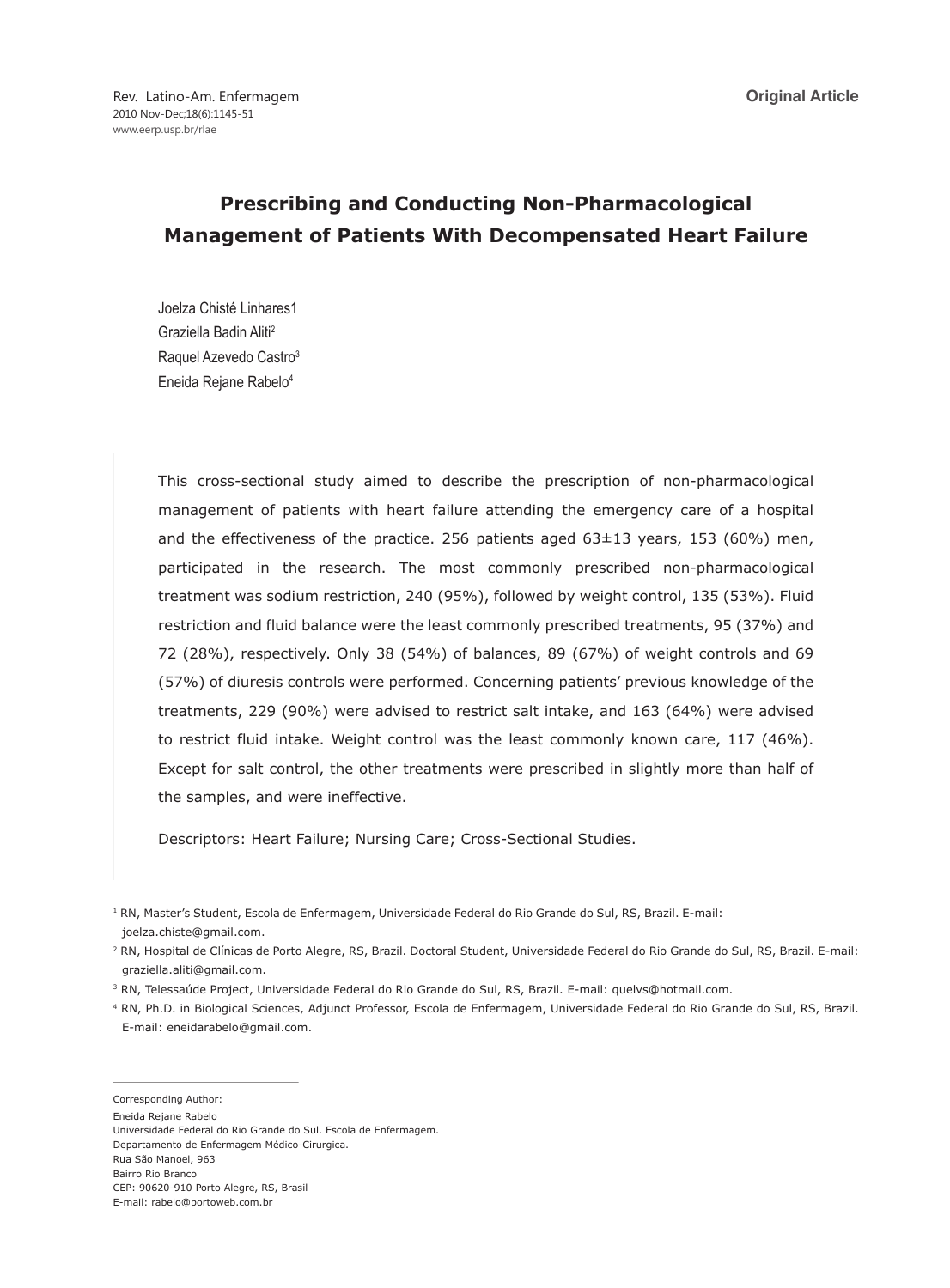# **Prescrição e realização do manejo não farmacológico para pacientes com insuficiência cardíaca descompensada**

É estudo transversal com o objetivo de descrever a prescrição de manejo não farmacológico a pacientes com insuficiência cardíaca descompensada, internados em emergência, e a efetividade da realização. Incluíram-se 256 pacientes, idade média 63±13 anos, 153 (60%) sujeitos do sexo masculino. O cuidado não farmacológico mais prescrito foi restrição de sódio, 240 (95%), seguido de controle de peso 135 (53%). Restrição hídrica e balanço hídrico foram menos prescritos, 95 (37%) e 72 (28%), respectivamente. Apenas 38 (54%) dos balanços, 89 (67%) dos controles de peso e 69 (57%) dos controles de diurese foram realizados. Quanto ao conhecimento prévio dos pacientes sobre esses cuidados, 229 (90%) receberam orientação para controle de sal e 163 (64%) para controle hídrico. Controle de peso foi o cuidado menos conhecido, com 117 (46%). À exceção do controle de sal, os demais foram prescritos em pouco mais da metade da amostra, além de ser insatisfatória a efetividade da sua realização.

Descritores: Insuficiência Cardíaca; Cuidados de Enfermagem; Estudos Transversais.

# **Prescripción y realización del manejo no-farmacológico para pacientes con insuficiencia cardíaca descompensada**

Se trata de un estudio transversal con objetivo de describir la prescripción del manejo no-farmacológico de pacientes con insuficiencia cardíaca descompensada, internados en la emergencia y la efectividad de su realización. Se incluyeron 256 pacientes, con edad promedio de 63±13 años, siendo 153 (60%) del sexo masculino. El cuidado nofarmacológico más prescrito fue la restricción de sodio, 240 (95%), seguido de control de peso 135 (53%). La restricción hídrica y el equilibrio hídrico fueron menos prescritos, 95 (37%) y 72 (28%), respectivamente. Apenas 38 (54%) de los equilibrios hídricos, 89 (67%) de los controles de peso y 69 (57%) de los controles de diuresis, fueron realizados. En cuanto al conocimiento previo de los pacientes sobre esos cuidados, 229 (90%) recibieron orientación para control de la sal y 163 (64%) para el control hídrico. El control de peso fue el cuidado menos conocido, con 117 (46%). Excepto el control de sal, los demás fueron prescritos para un poco más de la mitad de la muestra, además de ser insatisfactoria la efectividad de su realización.

Descriptores: Insuficiencia Cardíaca; Atención de Enfermería; Estudios Transversales.

# **Introduction**

Heart failure (HF) is a chronic and progressive syndrome, manifested by a set of signs and symptoms of pulmonary and systemic congestion, characterized as the final stage of all cardiovascular diseases $(1)$ . This syndrome affects between 1.5% and 2% of the world population. Incidence rates have increased in the last three decades, especially in the group over 65 years of age<sup>(2)</sup>. Despite the benefits achieved as a result of HF treatment evolution, this syndrome is still responsible for high mortality rates and patients' decreased functional capacity<sup>(3)</sup>.

As one of the main public health problems, HF entails high costs for the health system, significantly contributing to the rise in rehospitalization rates. These are quite high after the first hospitalization due to decompensated HF, mainly between 30 and 90 days after discharge<sup>(4)</sup>. A prospective observational study that compared hospitalizations due to HF between a Brazilian and a North-American university hospital showed that rehospitalization rates in this same period amounted to 36% and 51%, respectively<sup>(5)</sup>.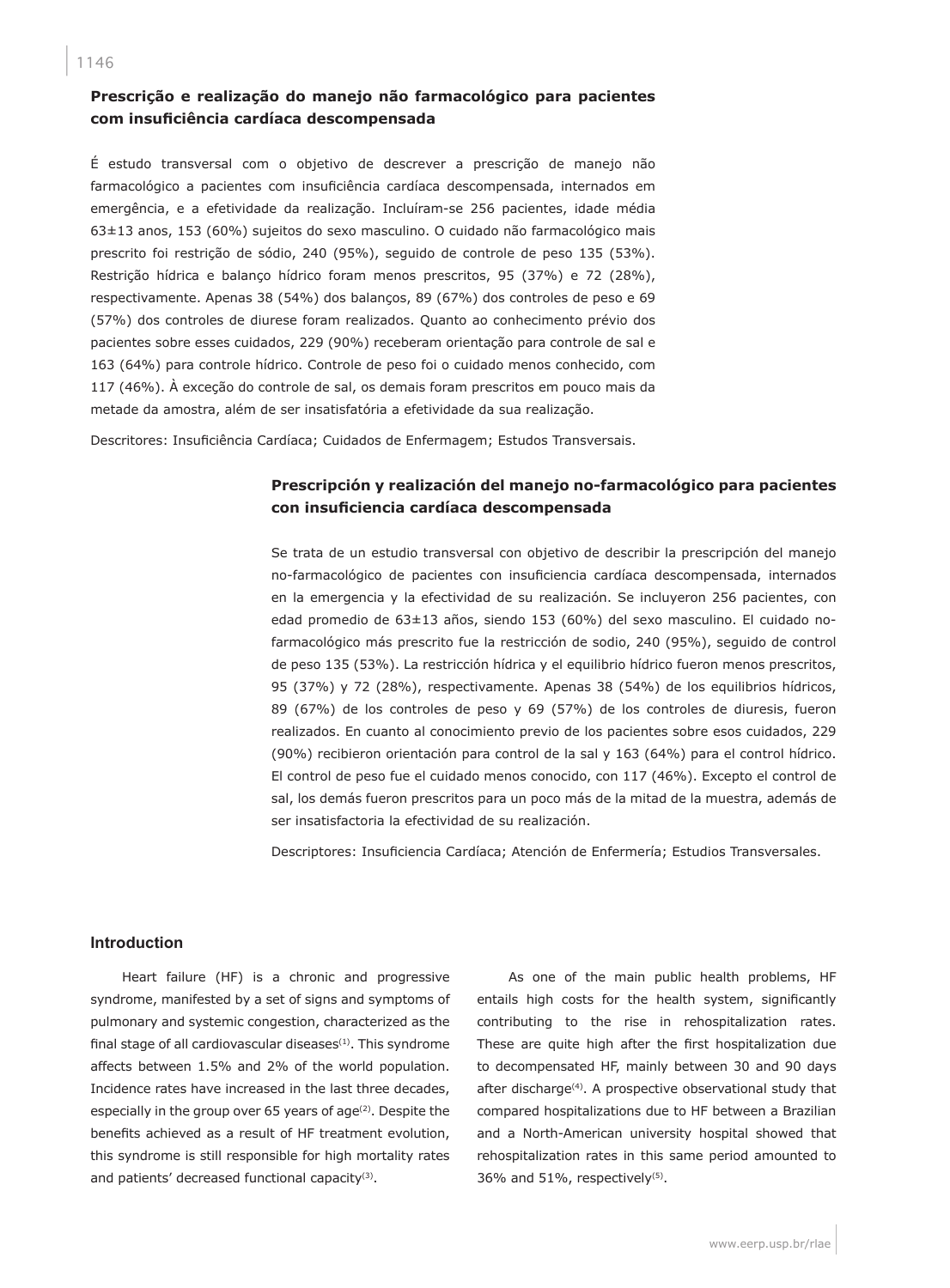hospital.

**Methods**

HF treatment goals include maintaining patients clinically stable, bringing down morbidity and mortality and stimulating adherence to the prescribed treatment, achieved through a treatment that is considered quite complex(1). Besides improvements in pharmacological treatment, the current HF approach shows that nonpharmacological treatment is a component and essential part to treat this syndrome<sup>(1)</sup>. Recent meta-analyses that assessed patient follow-up by multidisciplinary teams, including the use of non-pharmacological measures in their treatment, indicated positive effects on the reduction of morbidity-mortality, rehospitalization rates, shorter hospitalization periods, enhanced functional patterns and, mainly, a better quality of life $(6-7)$ .

Thus, non-pharmacological management is an essential tool in cases of HF. Nurses' important role in this approach includes orientations regarding weight control, sodium and fluid restriction, regular physical exercise and regular medication intake monitoring, besides the early recognition of signs and symptoms of decompensated HF(8).

Literature evidence underlines that these measures are fundamental for treatment and clinical follow-up, offering benefits for this group $(9)$ . Our research group developed a study that indicated that non-pharmacological management has not been fully incorporated in clinical practice. In that study, 283 hospitalizations of 239 patients were assessed, between August 2000 and June 2003, to describe non-pharmacological management of HF patients hospitalized at clinical units. Sodium restriction was present in 97% of the prescriptions, diuresis control in 85%, fluid balance in 75%, weight control in 61% and fluid restriction in only 25% of hospitalizations. Although present in the prescriptions, some of this care was not performed as continuously as prescribed. Only 18% of fluid balance, 25% of fluid restriction, 35% of weight control and 27% of diuresis control prescriptions were actually performed by the nursing team ( $P < 0.01$  for all comparisons)**.** Hence, that study indicated that this management, even at a university hospital, had not been fully incorporated into clinical practice and that, even when non-pharmacological measures were prescribed, their accomplishment by the nursing team was deficient<sup>(10)</sup>.

This study was designed because many patients admitted with decompensated HF stay at the emergency due to lack of beds at hospitalization units and are often discharged directly from this unit.

### **Objective**

To assess the prescription and effective practice of non-pharmacological management for HF patients

well as patients with HF after sepsis; patients submitted to coronary artery bypass graft in the previous 30 days; patients with neurological sequelae; patients who did not agree to participate in the study.

admitted at the emergency care of a public teaching

This contemporary cross-sectional study looked at the prescription profile of non-pharmacological management for patients hospitalized with decompensated HF at an emergency care. The sample comprised hospitalized patients diagnosed with heart failure classified as functional class III and IV according to the New York Heart Association (NYHA); of any cause; with left ventricular ejection fraction  $\leq 45\%$ ; age  $\geq 18$ years; male and female; who agreed to participate in the study. Patients with HF after acute myocardial infarction occurred in the previous three months were excluded, as

For data collection, an instrument was used with information regarding sodium restriction, diuresis control, fluid balance, weight control, fluid restriction prescriptions and the respective variables for the effective practice of this care. Data on the number of hospitalizations, signs and symptoms of decompensated HF and previous knowledge on non-pharmacological measures were also included. Our group had previously used this instrument in other studies<sup>(11)</sup>. Information related to demographic and clinical sample characteristics was also collected. Approval for this study was obtained from the institutional review board, registered under number 08-353. All patients read and signed the Informed Consent Term.

With prevalence of prescribed weight control set at  $61\%$ <sup>(10)</sup>, an error margin of six percentage points and 95% confidence level, the estimated study sample contained 256 patients.

#### **Data analysis**

Statistical Package for Social Sciences 14.0 software was used for analyses. Continuous variables were expressed as mean  $\pm$  standard deviation for variables with normal distribution and median and interquartile interval (25 and 75 percentiles) for nonparametric data. Categorical variables were expressed as percentages. For comparisons between non-parametric data, Spearman's correlation coefficient was used and, for parametric data, Pearson's coefficient. Two-tailed P < 0.05 was considered statistically significant.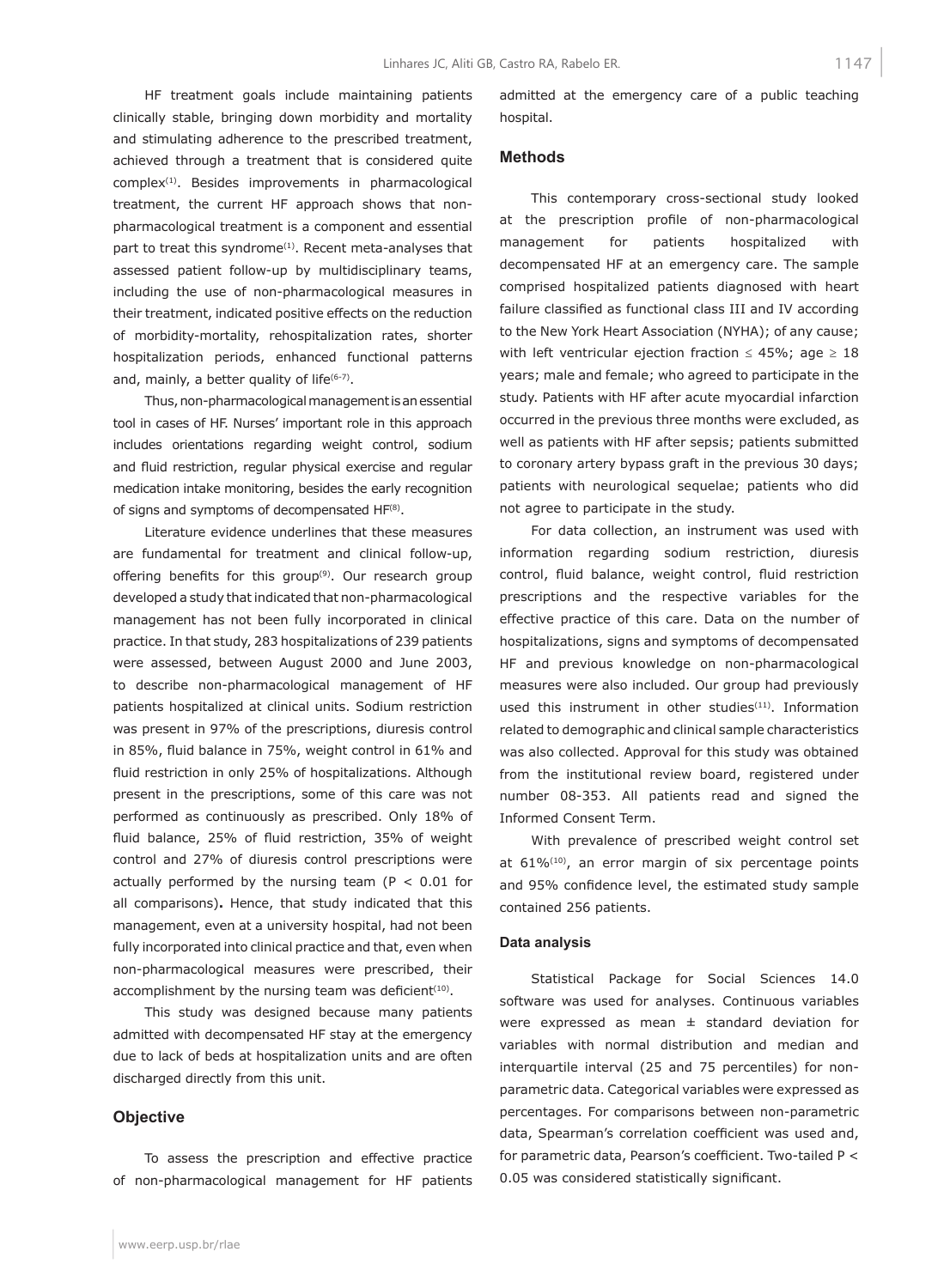# **Results**

In this study, 256 patients diagnosed with decompensated HF were analyzed. The patients' mean age was 63±13 years; most were men, 153 (60%); and mainly white, 196 (77%). Median education was 5 years (2-8), and median family income 2 (1-3) minimum wages. The mean left ventricular ejection fraction was 29±9 % and the most frequent cause ischemic, with 85 (34%) cases. According to NYHA criteria, 168 (66%) patients were classified in functional class III. These and other data are shown in Table 1.

Table 1 – Demographic and clinical characteristics of decompensated HF patients hospitalized at an emergency unit. Porto Alegre, 2008

| <b>Patients</b>                          | $n = 256$   |
|------------------------------------------|-------------|
| Age, years*                              | $63 \pm 13$ |
| Gender, male <sup>†</sup>                | 153 (60)    |
| Skin color, white <sup>†</sup>           | 196 (77)    |
| Education, years <sup>#</sup>            | $5(2-8)$    |
| Family income, years <sup>#</sup>        | $2(1-3)$    |
| Left Ventricular Ejection Fraction, %*   | $29 \pm 9$  |
| Functional class III (NYHA) <sup>†</sup> | 168 (66)    |
| Etiology <sup>+</sup>                    |             |
| <b>Ischemic</b>                          | 85 (34)     |
| Hypertensive                             | 80 (32)     |
| Idiopathic                               | 43 (17)     |
| Alcoholic                                | 27(11)      |
| Others                                   | 31(12)      |

Obs.: NYHA: New York Heart Association. \* Variable shown with mean ± standard deviation. †Categorical data displayed with n (%); ‡Variable shown with median and 25-75 percentiles.

The frequency of prescribed non-pharmacological management is described in Table 2. Among the care this management comprises, sodium restriction was the most frequently prescribed, totaling 240 (95%), followed by weight control, with 135 (53%). Fluid balance and fluid restriction were the least present in the prescription.

Table 2 – Non-pharmacological care prescribed to decompensated HF patients hospitalized at an emergency unit. Porto Alegre, 2008

| Non-pharmacological care | $n = 256$ |
|--------------------------|-----------|
| Sodium restriction       | 240 (95)  |
| Fluid restriction        | 95 (37)   |
| Diuresis control         | 124 (48)  |
| Weight control           | 135(53)   |
| Fluid balance            | 72 (28)   |

Obs.: Categorical data displayed with n (%).

Although the prescriptions covered nonpharmacological care, as shown in the above table, care practice was not as frequent as the prescriptions. Only 38 (54%) cases of fluid balance, 89 (67%) of weight control and 69 (57%) of diuresis control were actually performed by the nursing team ( $P < 0.001$  for all comparisons). Figure 1 represents the percentage of prescribed non-pharmacological care, followed by percentages of care put in practice.



Figure 1 – Prescribed and performed non-pharmacological care. Source: Direct research by the authors. Porto Alegre (RS), 2008

Congestion signs and symptoms in decompensated HF patients upon arrival at the emergency care included dyspnea, with 233 (91%); paroxysmal nocturnal dyspnea, with 223 (87%); fatigue, 173 (68%); and edema, 164 (64%). Although a large number of patients presented signs and symptoms of congestion upon arrival at the emergency, the prescription of non-pharmacological measures, which direct HF management treatment, was considered unsatisfactory, as shown in Figure 1.

The relation between the number of previous hospitalizations and patients' knowledge of nonpharmacological measures was analyzed. Regarding the number of hospitalizations, 80 (31%) patients had never been hospitalized due to decompensated HF in the previous 12 months, while 58 (23%) had been hospitalized at least once and 117 (46%) at least twice in the same period.

A weak correlation was identified between knowledge on non-pharmacological measures (sodium restriction, fluid restriction, diuresis control, fluid balance and weight control) and number of previous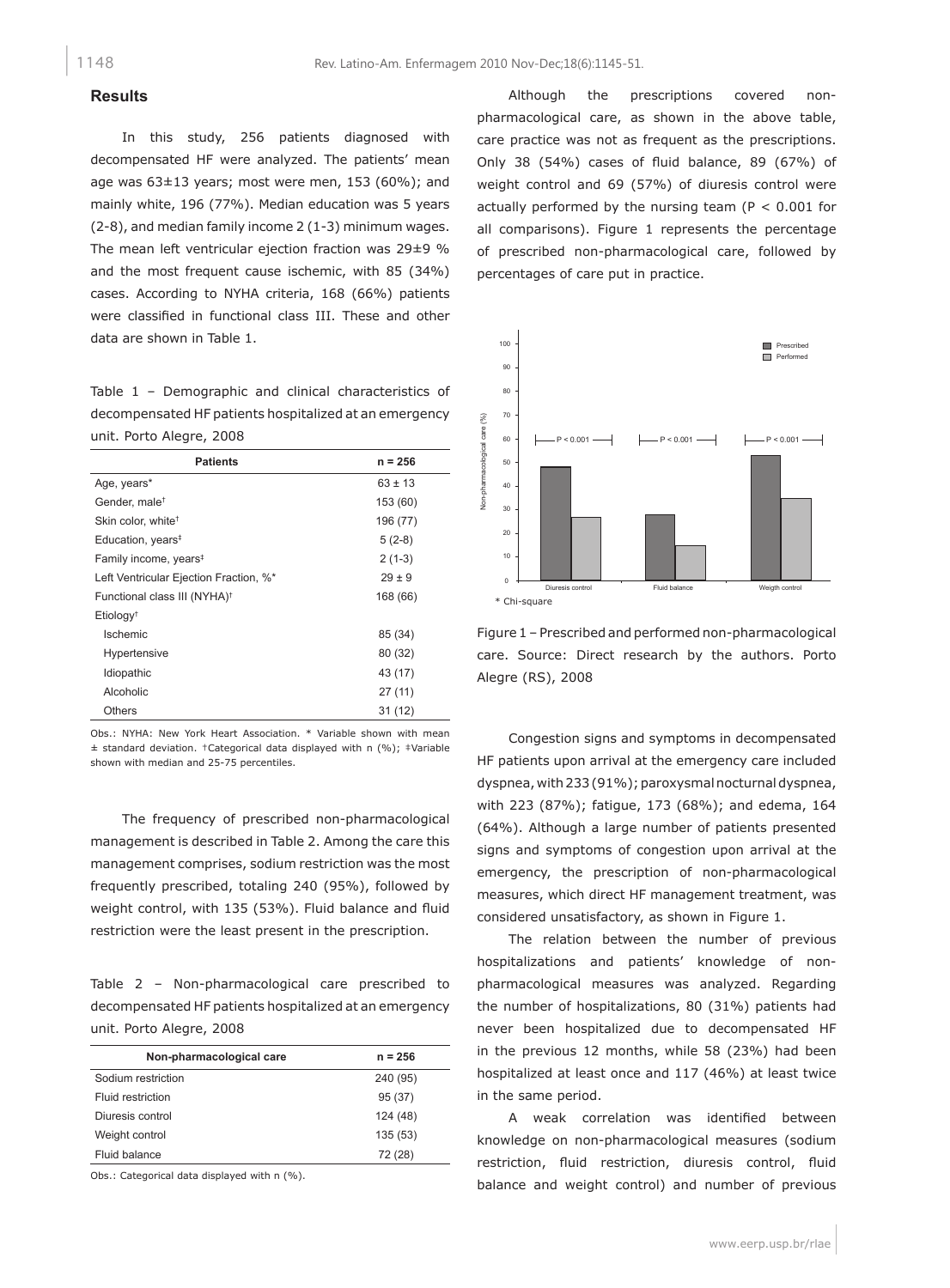hospitalizations due to decompensated HF, with  $r_s = 0.3$  $(P < 0.001)$ .

An analysis of previous orientations on nonpharmacological measures patients received from any health professional showed that almost all patients received recommendations to control sodium intake, 229 (90%). Regarding knowledge on other nonpharmacological measures, 181 (71%) received orientations for regular physical exercise, 163 (64%) for fluid intake control, while 117 (46%) had received orientations on the importance of daily weight control.

The analysis of previous knowledge on the combination of three non-pharmacological measures (sodium restriction, fluid restriction and weight control) in comparison with the number of hospitalizations due to HF in the previous year, however, revealed limited knowledge on these measures among patients who had never been hospitalized due to decompensated HF. On the other hand, patients with five or more hospitalizations in the same period fully knew about the combination of these care measures. In the group of 256 patients, 80 (31%) had never been hospitalized due to decompensated HF. Sixty-four (80%) did not know about the combination of non-pharmacological measures. Among the 35 (14%) patients hospitalized five times or more, 21 (60%) knew the three measures. All comparisons were statistically significant ( $P < 0.001$ ). Data are shown in Table 3.

Table 3 – Number of hospitalizations due to decompensated HF and previous knowledge on the combination of three non-pharmacological measures (sodium restriction, fluid restriction and weight control). Porto Alegre, 2008

| No hospitalizations       | <b>Total patients</b> | Knowledge | No knowledge |
|---------------------------|-----------------------|-----------|--------------|
| No hospitalization        | 80                    | 16 (32)   | 64 (65.3)    |
| 2 hospitalizations        | 33                    | 13(26)    | 20(20.4)     |
| $\geq$ 5 hospitalizations | 35                    | 21(42)    | 14 (14.3)    |
|                           |                       |           |              |

Obs.: Categorical data displayed with n (%). \* Chi-Square Test. P < 0.001.

## **Discussion**

In this study, we assessed the prescription profile and actual accomplishment of non-pharmacological measures for patients hospitalized with decompensated HF at an emergency care. Although sodium restriction was the most prescribed measure, the presence of fluid balance, fluid restriction and diuresis control was limited in the prescriptions. Regarding the nursing team's performance of non-pharmacological care, frequency

levels remained below prescription levels.

Sodium restriction was prescribed to almost all patients. This result shows agreement in clinical practice on the possible benefits of sodium restriction for HF patients. Excess salt consumption entails multiple effects for the human organism, including increased activity of the renin-angiotensin system $(11)$ . Excessive activation of this system due to high sodium intake results in water retention and has been associated with cardiac hypertrophy and congestive  $HF<sup>(12)</sup>$ . In line with these findings, a low-sodium diet is recommended for HF patients as a preventive measure to decrease fluid retention and, consequently, decompensated HF. The extent of the restriction depends on how severe the heart failure is. Patients with severe HF should be oriented to consume 2g/day of sodium. This restriction level is achieved by excluding sodium-rich foods and avoiding added salt to prepared meals<sup>(1)</sup>.

As for fluid restriction, prescription included this care for less than 50% of patients. Although a recent study has indicated that fluid restriction is not an effective strategy in HF treatment<sup>(13)</sup>, in clinical practice, moderate to severe HF patients are recommended to limit fluid intake to 1.5 liters/day. New Brazilian guidelines for the treatment of this syndrome recommend restrictions between 1.0 and 1.5 liters/day for symptomatic patients at risk of hypervolemia<sup>(1)</sup>.

According to HF diagnostic criteria<sup> $(14)$ </sup>, paroxysmal nocturnal dyspnea is considered an important sign to diagnose decompensated HF. In this study, 87% of patients presented this symptom at the moment of hospitalization, which could justify fluid restriction indications. Nevertheless, this care was prescribed to only 37% of patients.

Sudden weight gain is frequently associated with fluid retention and, consequently, with the worsening of HF. Among the study patients, prescriptions included weight control for 53%. This measure should be monitored daily during hospitalization, as a parameter of patients' clinical evolution and as a reference to adjust diuretic therapy. In the hospitalization context, daily weight monitoring also plays the important role of stimulating patients to incorporate periodical weight control in their daily practice<sup>(10)</sup>.

A randomized study to assess the effect of nursing orientations and care on HF patients' adherence to nonpharmacological measures showed that patients from the intervention group, who received orientations more intensively, were able to identify and seek care in case of sudden weight gain (86%), against 69% in the group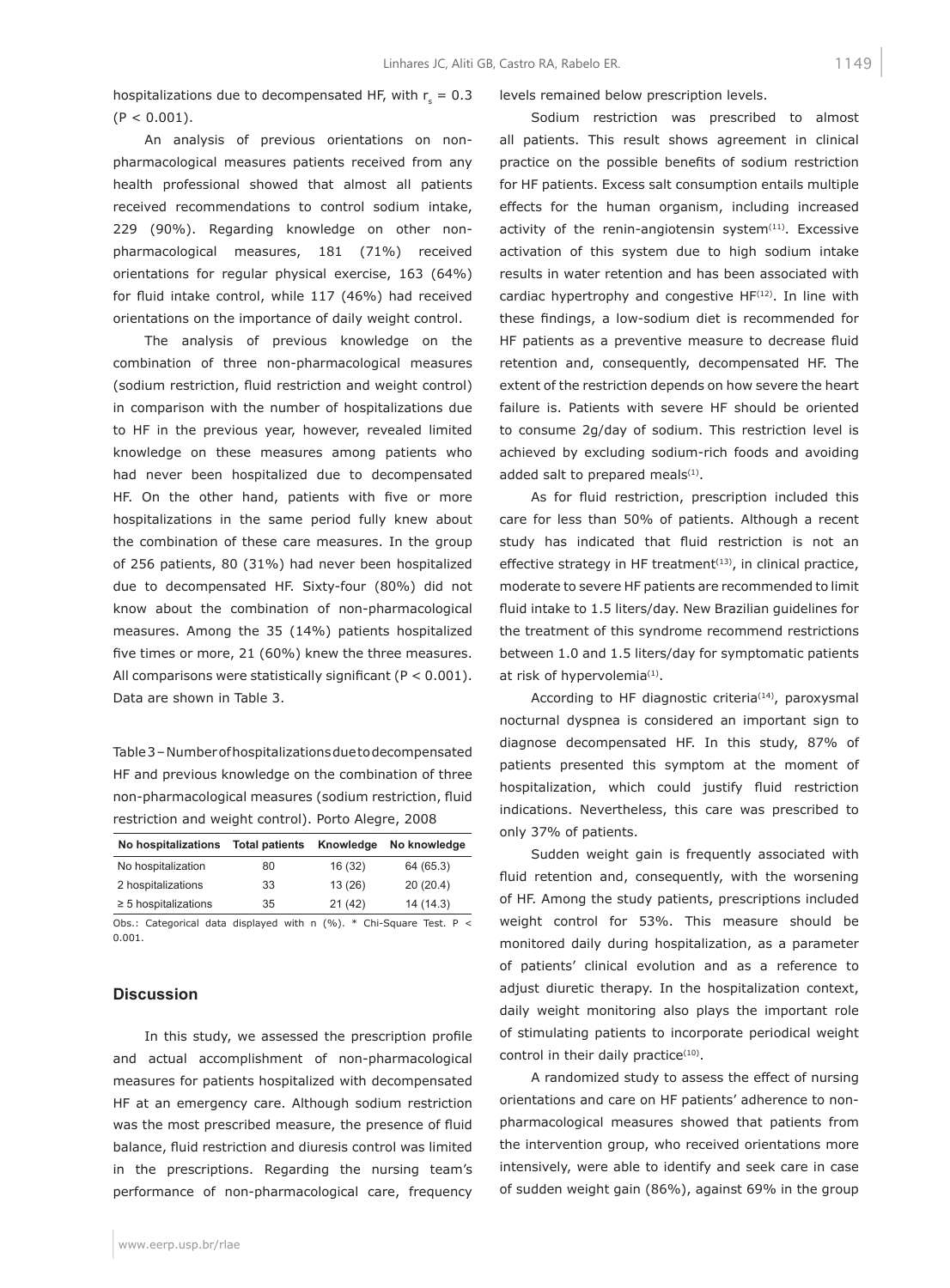that only received orientations during the cardiology consultation, with  $P < 0.01$ <sup>(15)</sup>.

An analysis of non-pharmacological care practice showed that these measures were not performed as frequently as they were prescribed. On the average, the care team actually performed little less than half of the prescribed care. A study published in 2006, which assessed the actual accomplishment of this care at hospitalization units showed similar percentages for the practice of these measures<sup>(10)</sup>. These data may suggest lack of knowledge on the relevance and benefits of putting in practice these measures to support medication treatment.

In the context of IC, clinical examination is a useful tool for diagnostic purposes, to assess the severity of the disease and make decisions on the best therapeutic conduct to be adopted. The presence of specific signs and symptoms can be useful to classify patients according to severity level, mortality risk and need for hospitalization<sup>(16)</sup>. In this perspective, clinical examination of patients admitted with decompensated HF becomes extremely important to guide the choice of the most adequate interventions $(17)$ .

In our study, 91% of patients mentioned dyspnea upon arrival at the emergency care. Another study, which assessed the clinical profile of HF patients, identified similar percentages for the presence of this symptom in 85.2% of cases<sup>(18)</sup>. Like dyspnea, edema is a common finding in decompensated patients<sup>(19)</sup>. Peripheral edema and hepatojugular reflux are useful signs for prognosis stratification purposes in systolic HF patients. These signs can define the different levels of heart disease and disease severity<sup>(16,20)</sup>.

Non-pharmacological care is acknowledged as an essential tool in decompensated HF patient treatment. Although most patients manifest some sign of congestion upon arrival at the emergency care, care to avoid congestion and guide diuretic treatment received little attention in the prescriptions. One of the main reasons for decompensated HF is lack of adherence to pharmacological and non-pharmacological treatment, often due to lack of knowledge on these aspects<sup>(1)</sup>. A great gap is perceived between what patients are taught and what they absorb. A study involving 113 outpatients identified incoherence between what they were taught and what they actually applied in practice<sup>(21)</sup>. Assessing these findings and relating them with our study results regarding previous knowledge on non-pharmacological

measures and number of hospitalizations showed that, even if patients have good knowledge on these measures, this does not decrease hospitalization rates. The patients with the largest number of hospitalizations also revealed the highest previous knowledge levels. Our group also carried out a previous study with similar results among hospitalized patients at the same institution. In that previous study, we demonstrated that patients with more previous hospitalizations seem to have quite high knowledge levels on aspects involving HF physiopathology and management. Besides, these patients are in more severe conditions and have been symptomatic longer $(10)$ . We attributed these findings to the fact that patients with more hospitalizations have more contact with on non-pharmacological management orientations. These data indicate that knowing the disease and care practice aspects does not necessarily avoid repeated hospitalizations.

## **Conclusion**

Based on the results of this observational study, it can be demonstrated that, even at a teaching hospital, prescriptions of non-pharmacological measures were limited for patients admitted at an emergency care, except for sodium control.

Regarding the accomplishment of nonpharmacological care, we identified a gap between prescriptions and practice. It was demonstrated that this care was not fully accomplished by the nursing team.

Although patients presented signs and symptoms of pulmonary/systemic congestion upon admission, this exerted little effect on the prescription of nonpharmacological measures to guide treatment and support the clinical monitoring of congestive conditions.

Likewise, based on these study findings, it can be concluded that patients with higher hospitalization rates seem to have better knowledge on the disease and self-care, although this knowledge does not imply greater adherence to the orientations and decreased rehospitalization rates.

These data indicate that care teams need to create strategies to enhance adherence to the prescription non-pharmacological measures. Furthermore, investments are needed in qualification programs for professionals active in care delivery to these patients, so as to instruct them on the relevance and importance of putting in practice non-pharmacological measures for decompensated patient management.